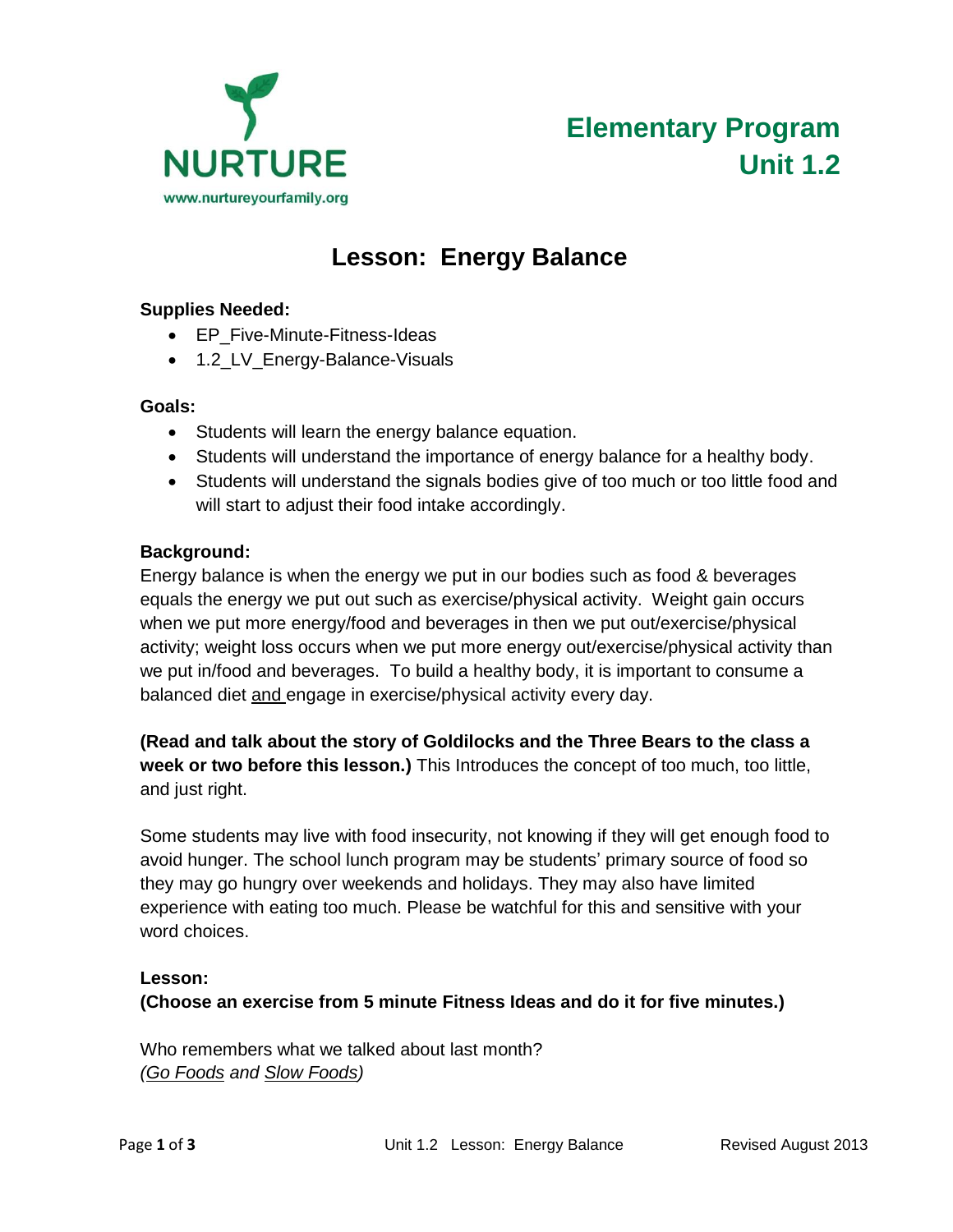Raise your hand and give me some examples of Slow Foods. (*Chips, candy, cookies, ice cream, French fries)*

Now raise your hand and give me some examples of Go Foods. *(Fruits, vegetables, bread – especially whole grain, low fat milk, nuts, chicken, pasta/noodles)*

Eating Go Foods gives our bodies the fuel we need to grow strong and be healthy. We also need to move our bodies to be healthy. What are some ways that you like to move your body?

*(Play on the playground, ride bikes, play sports, play tag, etc.)*

Being active helps build a strong heart, bones, and muscles, and it is so much fun!

Today, we are going to talk about finding the right balance of eating and physical activity. Did you know that the more you move, the more fuel you need? Think about taking a car ride. You need to fill up the gas tank more often when you take a long road trip, right? However, a car doesn't need to fill up at the gas station if it doesn't travel very far. Everybody needs food to live. But sometimes, people eat too much or too little compared to how much they move their body.

(**Optional**: Do you remember the story of Goldilocks and the Three Bears? When she went to try the bears' porridge the first was too hot, the second was too cold, and the third was just right. We can think about how much we eat in the same way.)

Think about a time when you were really hungry. That would be a time when you ate too little. How did you feel? When we don't eat enough, we can have a stomach that grumbles, get a headache, feel tired, have a hard time concentrating, or feel crabby. This is one of the reasons it is important to eat breakfast. Raise your hand if you ate breakfast today. Great! After sleeping 10-11 hours your body needs new fuel to get started with the day.

Now think about a time when you were really full. That would be a time when you ate too much. How did you feel? If we eat too much (especially too many Slow Foods), our stomachs can feel uncomfortable from being too full or we can feel sleepy.

When we eat food, we want to eat enough to give us energy. Just like Goldilocks, we don't want to eat too little or too much or we may feel sick. We want the amount of food we eat to be just right. We call this Energy Balance. Energy balance is when we eat the right amount of food compared to our activity level. **(Show slide 1.)** To start, we will demonstrate energy balance. On one side of the seesaw we have a balanced meal of